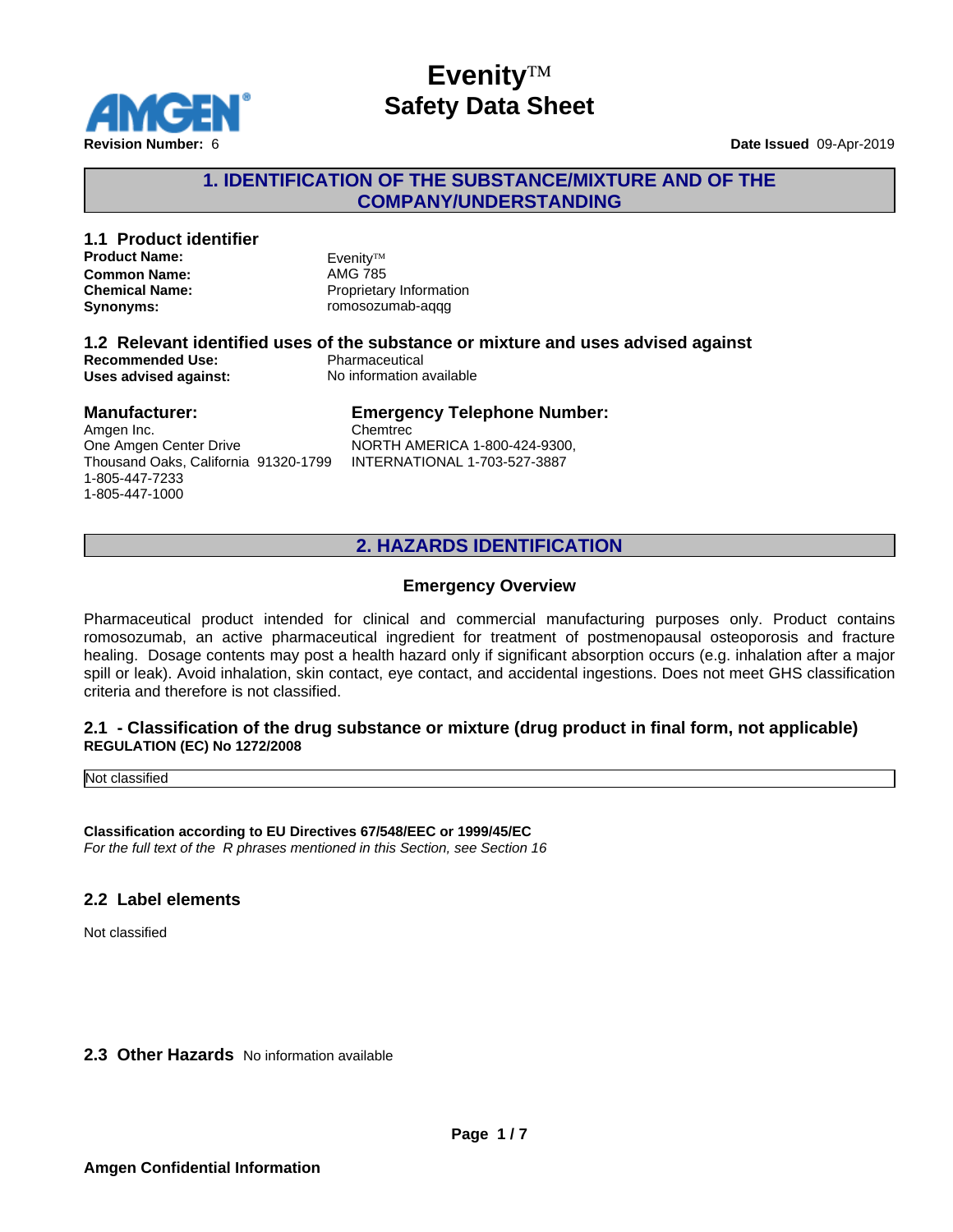**MGEN** z **Revision Number:** 6 **Date Issued** 09-Apr-2019

**3. COMPOSITION/INFORMATION ON INGREDIENTS**

#### **3.1 Substances**

| Ingredients:          | See below               |
|-----------------------|-------------------------|
| <b>Chemical Name:</b> | Proprietary Information |
| <b>CAS-No:</b>        | 909395-70-6             |

#### **The prefilled syringe contains a 1.17 mL deliverable volume of 90 mg/mL romosozumab formulated in:**

|                | <b>CAS Number:</b> | Amount          |
|----------------|--------------------|-----------------|
| Acetate        | 127-09-3           | 55 mM           |
| Calcium        | 7440-70-2          | 13 mM           |
| Sucrose        | $57 - 50 - 1$      | 6%              |
| Polysorbate 20 | 9005-64-5          | $0.006\%$ (w/v) |

# **4. FIRST AID MEASURES**

#### **4.1 Description of first-aid measures**

| <b>Eye Contact:</b>        | In the case of contact with eyes, rinse immediately with plenty of water and seek medical<br>advice.                                            |
|----------------------------|-------------------------------------------------------------------------------------------------------------------------------------------------|
| <b>Skin Contact:</b>       | Wash off immediately with soap and plenty of water removing all contaminated clothes and<br>shoes. Consult a physician if necessary.            |
| Inhalation:                | Move to fresh air. If symptoms persist, call a physician.                                                                                       |
| Ingestion:                 | If symptoms persist, call a physician. Do not induce vomiting without medical advice. Never<br>give anything by mouth to an unconscious person. |
| <b>Notes to Physician:</b> | Treat symptomatically.                                                                                                                          |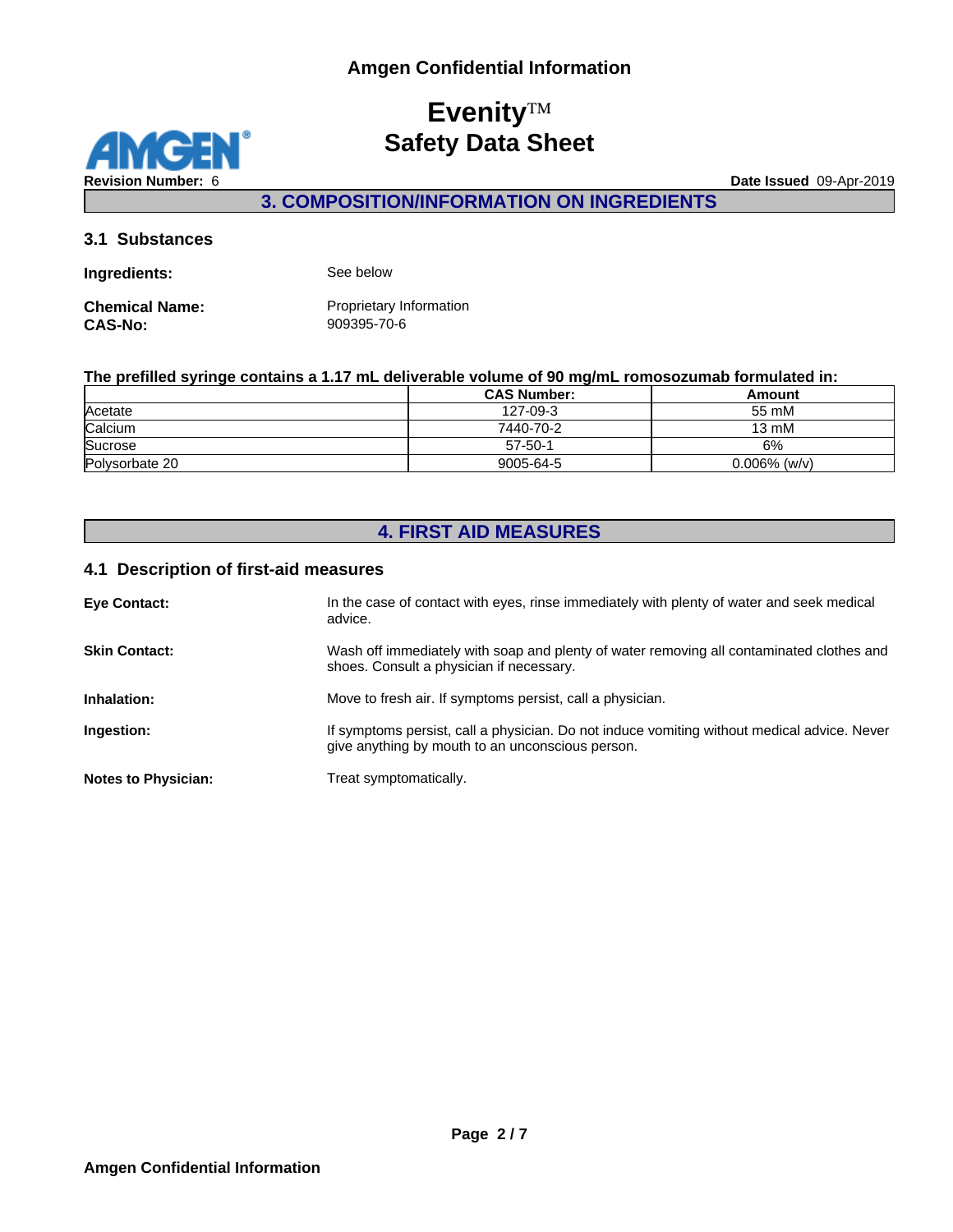**Revision Number:** 6 **Date Issued** 09-Apr-2019

**5. FIRE-FIGHTING MEASURES**

### **5.1 Extinguishing media**

| <b>Flammable Properties:</b> | No information available.                                                                                  |
|------------------------------|------------------------------------------------------------------------------------------------------------|
| <b>Extinguishing Media:</b>  | Use extinguishing measures that are appropriate to local circumstances and the<br>surrounding environment. |

#### **5.2 Special hazards arising from the substance or mixture**

**Hazardous Combustion Products:** No information available.

#### **5.3 Advice for firefighters**

**Protective Equipment and Precautions for Firefighters:** As in any fire, wear self-contained breathing apparatus pressure-demand, NIOSH (approved) and full protective gear.

### **6. ACCIDENTAL RELEASE MEASURES**

#### **6.1 Personal precautions, protective equipment and emergency procedures**

**Spill Procedures:** If material is released or spilled, cordon off spill area. Take proper precautions to minimize exposure by using appropriate personal protective equipment in cleaning up a spill. If in powder form, wet down spilled material to minimize airborne dispersion. Soak up material with absorbent e.g., paper towels, and wash spill area thoroughly with appropriate cleaning materials. Dispose of collected material in accordance with applicable waste disposal regulations. Avoid release to the environment.

#### **7. HANDLING AND STORAGE**

### **7.1 Precautions for Safe Handling**

**Handling and Storage:** Avoid contact with skin, eyes or clothing. Do not eat, drink or smoke in work areas. Use adequate ventilation to minimize exposure. Wash hands, face and other potentially exposed areas immediately after handling this material. Remove contaminated clothing prior to entering eating areas. Clean protective equipment thoroughly after each use. Store in a well ventilated area.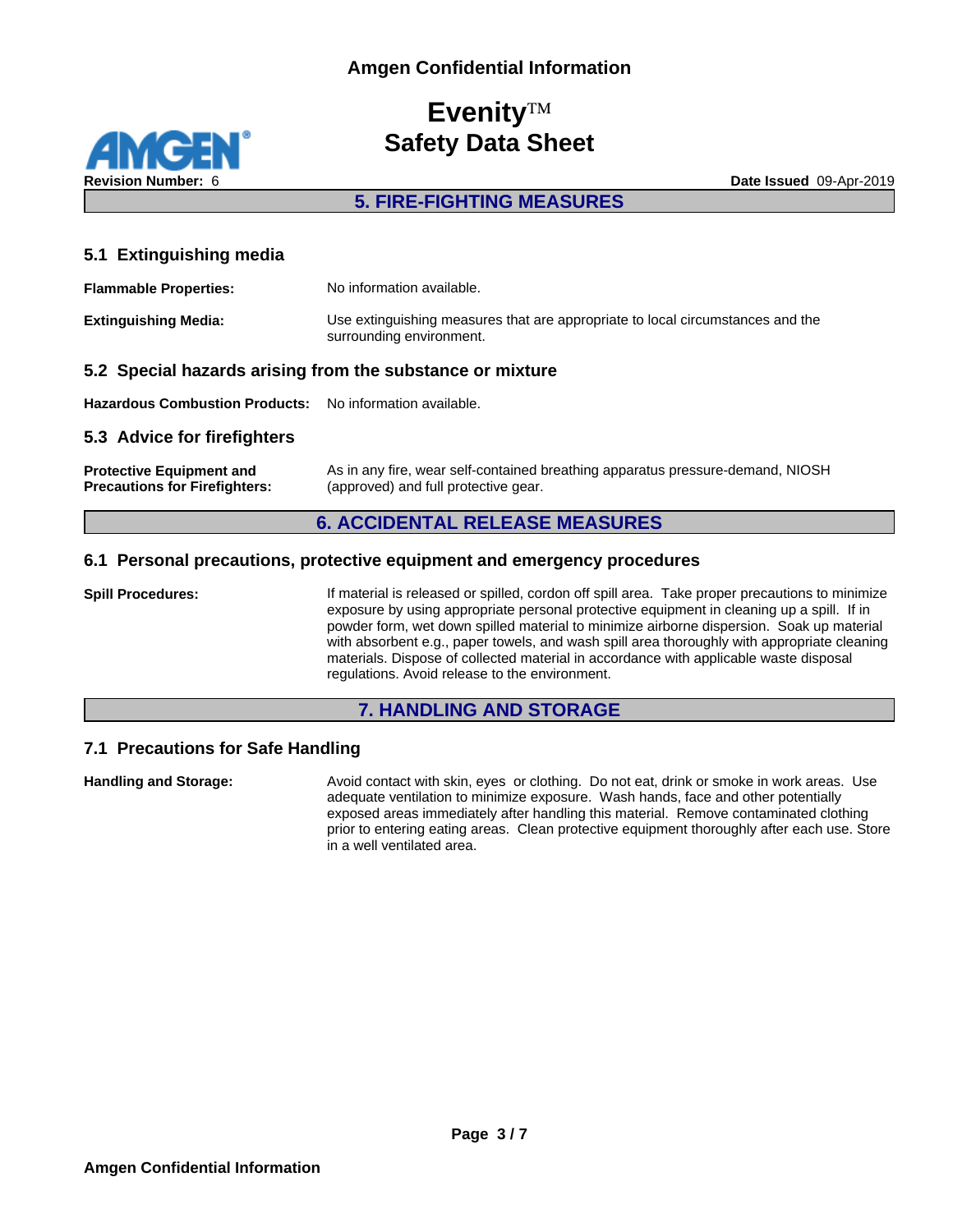**Revision Number:** 6 **Date Issued** 09-Apr-2019

# **8. EXPOSURE CONTROLS/PERSONAL PROTECTION**

#### **8.1 Control parameters**

**MGEN®** 

z

| <b>Occupational Exposure Limit:</b>  | No exposure guidelines established by ACGIH, NIOSH or OSHA. Amgen recommends an<br>occupational exposure limit (OEL) of 750 $\mu$ g/m <sup>3</sup> as an 8-hour time weighted average over a<br>40-hour work week. The OEL is designed as an acceptable airborne concentration of a<br>substance for which it is believed that workers may be repeatedly exposed day after day<br>without adverse health effects. Romosozumab has been classified per Amgen's Hazard<br>Classification System as an Occupational Exposure Band 2 compound (100 $\mu$ g/m <sup>3</sup> - 1,000<br>$\mu$ g/m <sup>3</sup> ). |
|--------------------------------------|------------------------------------------------------------------------------------------------------------------------------------------------------------------------------------------------------------------------------------------------------------------------------------------------------------------------------------------------------------------------------------------------------------------------------------------------------------------------------------------------------------------------------------------------------------------------------------------------------------|
| <b>Engineering Controls:</b>         | When practicable, handle material in enclosed processes or in processes with effective<br>local exhaust ventilation or within a chemical hood.                                                                                                                                                                                                                                                                                                                                                                                                                                                             |
| 8.2 Exposure controls                |                                                                                                                                                                                                                                                                                                                                                                                                                                                                                                                                                                                                            |
| <b>Personal Protective Equipment</b> |                                                                                                                                                                                                                                                                                                                                                                                                                                                                                                                                                                                                            |
| <b>Eye/face Protection:</b>          | Wear safety glasses with side shields, chemical splash goggles, or safety glasses with side<br>shields and a full-face shield to prevent contact with eyes. The choice of protection should<br>be based on the job activity and potential for exposure to the eyes and face.                                                                                                                                                                                                                                                                                                                               |
| <b>Skin Protection:</b>              | Use gloves or other appropriate personal protective equipment if skin contact with<br>formulation is possible. Wear lab coat or other protective over garment if splashing is<br>possible. The choice of protection should be based on the job activity and potential for skin<br>contact.                                                                                                                                                                                                                                                                                                                 |
| <b>Respiratory Protection:</b>       | When possible, handle material in enclosed processes or containers. If it is properly<br>handled with effective local exhaust ventilation or containment, respiratory protection may<br>not be needed. For procedures involving larger quantities or dust/aerosol generating<br>procedures such as weighing or a large transfer of liquids, an air-purifying respirator with<br>NIOSH approval for dusts and mists may be needed. The choice of protection should be<br>based on the job activity and the potential for exposure.                                                                          |
| Other:                               | Wash hands, face and other potentially exposed areas after handling material (especially<br>before eating, drinking or smoking). Clean protective equipment thoroughly after each use.                                                                                                                                                                                                                                                                                                                                                                                                                     |

### **8.3 Environmental exposure controls**

**Environmental Exposure Controls** Avoid release to the environment.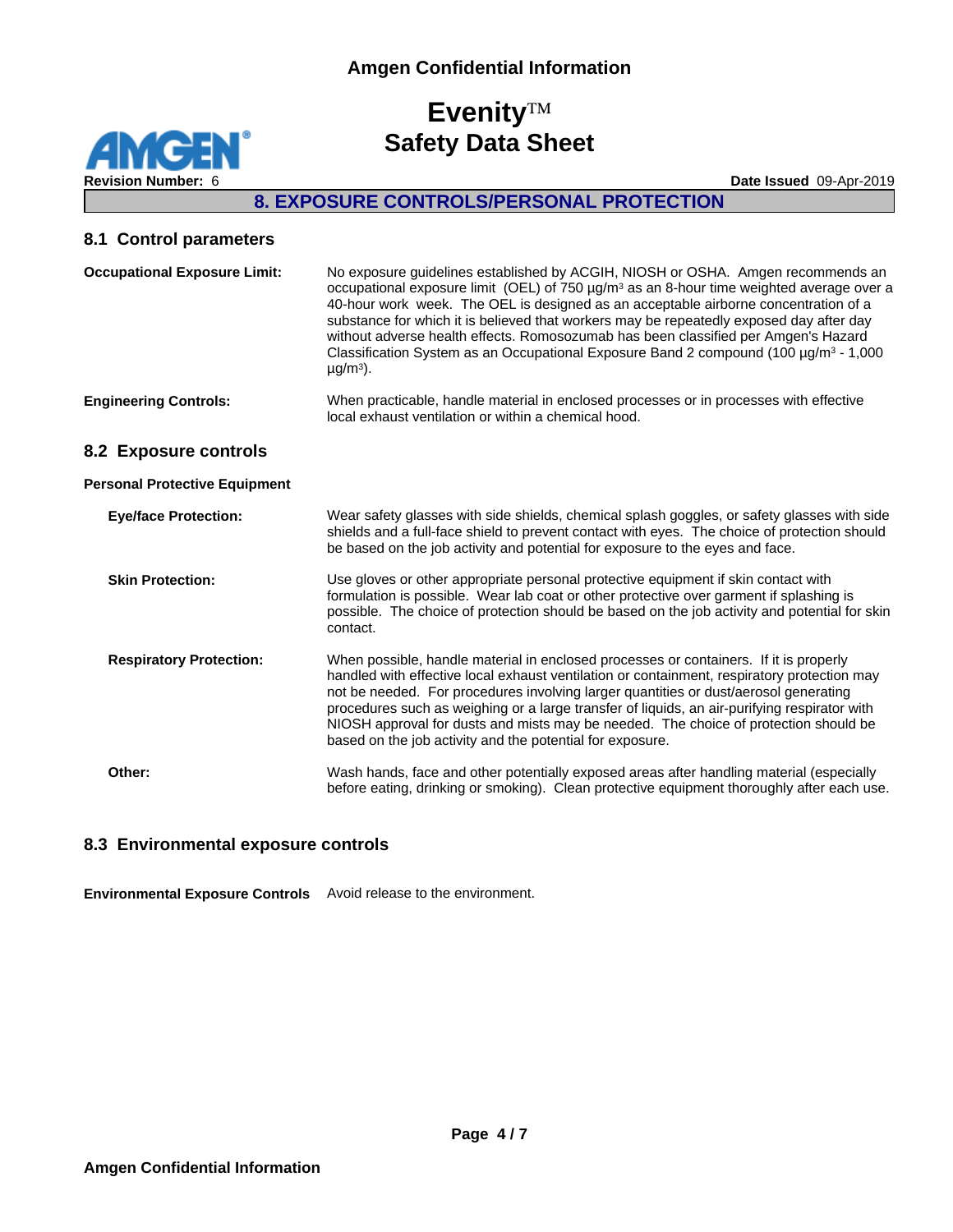

### **9. PHYSICAL AND CHEMICAL PROPERTIES**

| Appearance:<br><b>Physical State:</b><br><b>Molecular Weight:</b><br>Odor: | Clear colorless to slightly yello<br>Liquid<br>145.8 kDa<br>No information available |
|----------------------------------------------------------------------------|--------------------------------------------------------------------------------------|
| <b>Odor Threshold:</b>                                                     | No information available                                                             |
| pH:                                                                        | 5.2                                                                                  |
| <b>Melting Point:</b>                                                      | No information available                                                             |
| <b>Flash Point:</b>                                                        | Not applicable                                                                       |
| <b>Evaporation Rate:</b>                                                   | No information available                                                             |
| Lower explosive limit:                                                     | No information available                                                             |
| <b>Upper explosive limit:</b>                                              | No information available                                                             |
| <b>Vapor Pressure:</b>                                                     | No information available                                                             |
| Vapor Density (air $= 1$ ):                                                | No information available                                                             |
| <b>Relative density:</b>                                                   | No information available                                                             |
| <b>Water Solubility:</b>                                                   | No information available                                                             |
| <b>Partition Coefficient (log Kow):</b>                                    | No information available                                                             |
| <b>Viscosity:</b>                                                          | No information available                                                             |
|                                                                            |                                                                                      |

Clear colorless to slightly yellow<br>Liquid **Molecular Weight:** 145.8 kDa **Odor:** No information available No information available<br>5.2 **Melting Point:** No information available **Not applicable Evaporation Rate:** No information available **Lower explosive limit:** No information available **No information available No information available No information available Relative density:** No information available **No information available No information available Viscosity:** No information available

### **10. STABILITY AND REACTIVITY**

| <b>10.1 Reactivity</b>                                              | No information available |
|---------------------------------------------------------------------|--------------------------|
| <b>10.2 Chemical stability</b>                                      | No information available |
| 10.3 Possibility of hazardous No information available<br>reactions |                          |
| 10.4 Conditions to avoid                                            | No Information available |
| 10.5 Incompatible materials                                         | No information available |
| <b>10.6 Hazardous</b><br>decomposition products                     | No information available |
| 10.7 Other information                                              | None                     |

# **11. TOXICOLOGICAL INFORMATION**

#### **11.1 Information on toxicological effects**

| <b>Acute Toxicity:</b>             | No information available                                                   |
|------------------------------------|----------------------------------------------------------------------------|
| <b>Skin corrosion/irritation:</b>  | Does not meet GHS Classification Criteria and therefore is not classified. |
| Serious eye damage/eye irritation: | Does not meet GHS Classification Criteria and therefore is not classified. |
| Respiratory or skin sensitization: | Does not meet GHS Classification Criteria and therefore is not classified. |
| Germ cell mutagenicity:            | Does not meet GHS Classification Criteria and therefore is not classified. |
| Carcinogenicity:                   | Per ICH S6, no carcinogenicity tests were performed.                       |
| <b>Reproductive toxicity:</b>      | Does not meet GHS Classification Criteria and therefore is not classified. |
| <b>STOT - single exposure:</b>     | Does not meet GHS Classification Criteria and therefore is not classified. |
| STOT - repeated exposure:          | Does not meet GHS Classification Criteria and therefore is not classified. |
| <b>Aspiration Hazard:</b>          | No information available                                                   |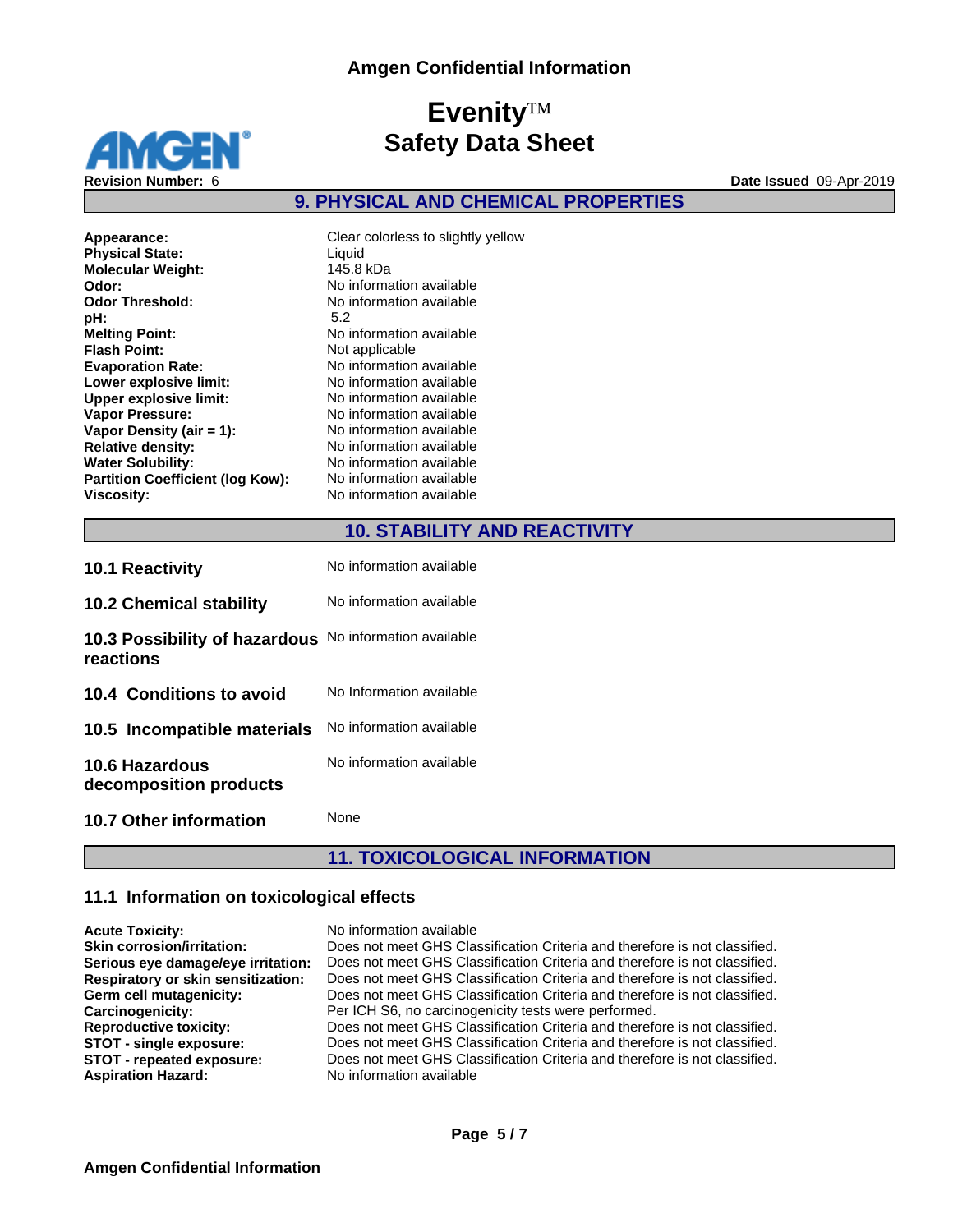

### **12. ECOLOGICAL INFORMATION**

| 12.1 Toxicity                                                       |                          |  |
|---------------------------------------------------------------------|--------------------------|--|
| <b>Ecotoxicity effects:</b>                                         | No information available |  |
| 12.2 Persistence and degradability                                  |                          |  |
| Persistence/Degradability:                                          | No information available |  |
| 12.3 Bioaccumulative potential                                      |                          |  |
| <b>Bioaccumulation/ Accumulation:</b> No information available      |                          |  |
| 12.4 Mobility in soil                                               |                          |  |
| Mobility in Environmental Media: No information available           |                          |  |
| 12.5 Results of PBT and vPvB assessment                             |                          |  |
| <b>Results of PBT and vPvB assessment:</b> No information available |                          |  |
| 12.6 Other adverse effects                                          |                          |  |
| <b>Other Adverse Effects:</b>                                       | No information available |  |

### **13. DISPOSAL CONSIDERATIONS**

#### **13.1 Waste treatment methods**

**Waste Disposal Method:** Dispose of waste according to prescribed federal, state, local and competent authority guidelines.

# **14. TRANSPORT INFORMATION**

**DOT:** Not regulated by U.S. DOT, IATA, or IMDG.